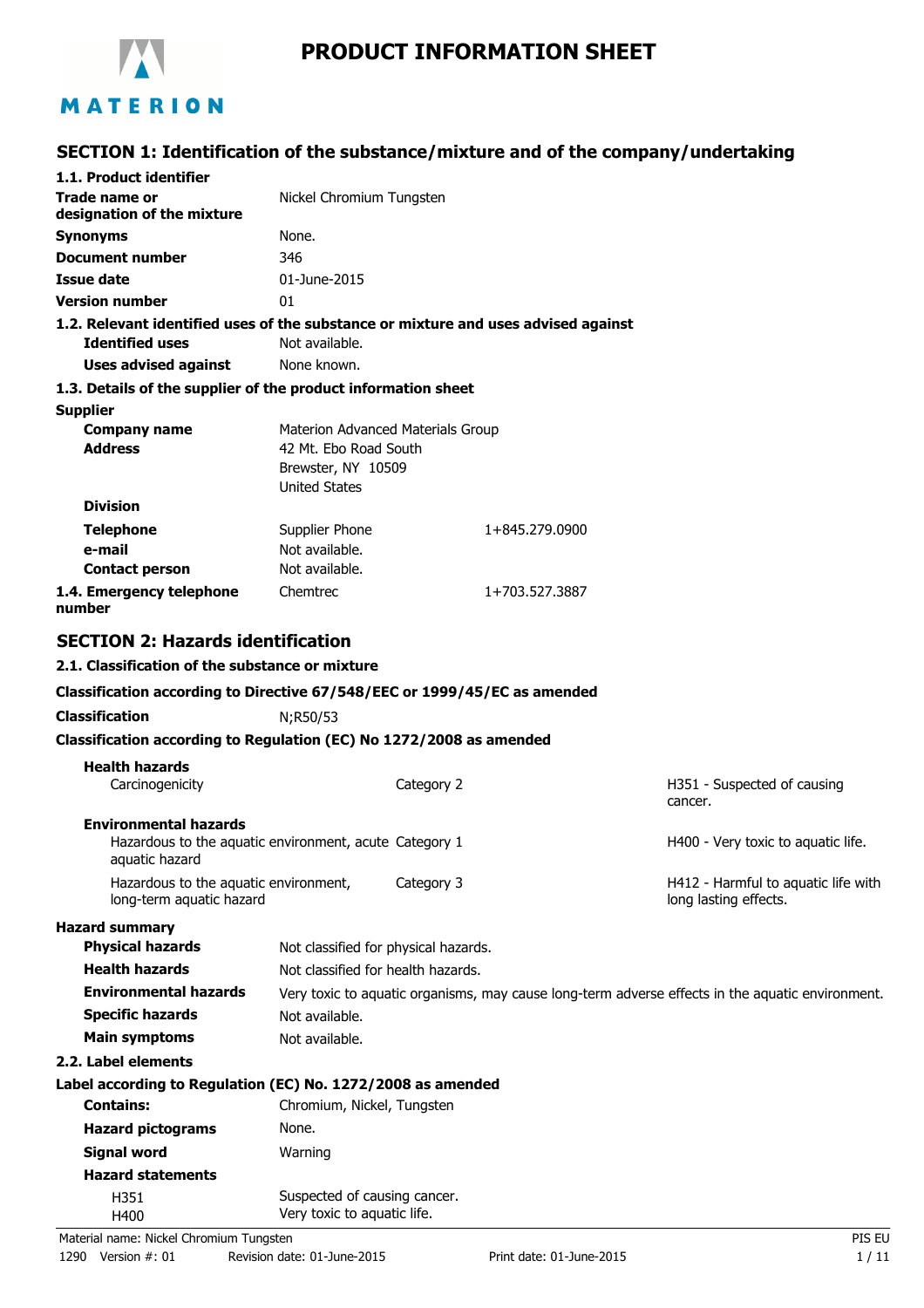| H412                                                     |      |                                   | Harmful to aquatic life with long lasting effects.     |                                                                                                                                                                                         |                  |              |
|----------------------------------------------------------|------|-----------------------------------|--------------------------------------------------------|-----------------------------------------------------------------------------------------------------------------------------------------------------------------------------------------|------------------|--------------|
| <b>Precautionary statements</b>                          |      |                                   |                                                        |                                                                                                                                                                                         |                  |              |
| <b>Prevention</b>                                        |      |                                   |                                                        |                                                                                                                                                                                         |                  |              |
| P201<br>P <sub>202</sub><br>P <sub>273</sub><br>P280     |      | Avoid release to the environment. | Obtain special instructions before use.                | Do not handle until all safety precautions have been read and understood.<br>Wear protective gloves/protective clothing/eye protection/face protection.                                 |                  |              |
| <b>Response</b>                                          |      |                                   |                                                        |                                                                                                                                                                                         |                  |              |
| $P308 + P313$<br>P391                                    |      | Collect spillage.                 | IF exposed or concerned: Get medical advice/attention. |                                                                                                                                                                                         |                  |              |
| <b>Storage</b>                                           |      |                                   |                                                        |                                                                                                                                                                                         |                  |              |
| P405                                                     |      | Store locked up.                  |                                                        |                                                                                                                                                                                         |                  |              |
| <b>Disposal</b>                                          |      |                                   |                                                        |                                                                                                                                                                                         |                  |              |
| P501                                                     |      |                                   |                                                        | Dispose of contents/container in accordance with local/regional/national/international regulations.                                                                                     |                  |              |
| <b>Supplemental label</b><br>information                 |      | the aquatic environment.          |                                                        | 28,57 % of the mixture consists of component(s) of unknown acute hazards to the aquatic<br>environment. 14,29 % of the mixture consists of component(s) of unknown long-term hazards to |                  |              |
| 2.3. Other hazards                                       |      | None known.                       |                                                        |                                                                                                                                                                                         |                  |              |
| <b>SECTION 3: Composition/information on ingredients</b> |      |                                   |                                                        |                                                                                                                                                                                         |                  |              |
| 3.2. Mixtures                                            |      |                                   |                                                        |                                                                                                                                                                                         |                  |              |
| <b>General information</b>                               |      |                                   |                                                        |                                                                                                                                                                                         |                  |              |
| <b>Chemical name</b>                                     |      | $\frac{1}{2}$                     | CAS-No. / EC<br>No.                                    | <b>REACH Registration No.</b>                                                                                                                                                           | <b>INDEX No.</b> | <b>Notes</b> |
| <b>Nickel</b>                                            |      | $60 - 595$                        | 7440-02-0<br>231-111-4                                 |                                                                                                                                                                                         |                  | $M = 10$     |
| <b>Classification:</b>                                   |      | <b>DSD:</b> N;R50/53              |                                                        |                                                                                                                                                                                         |                  |              |
|                                                          | CLP: |                                   |                                                        | Carc. 2;H351, Aquatic Acute 1;H400, Aquatic Chronic 3;H412                                                                                                                              |                  |              |
| Chromium                                                 |      | $1 - < 30$                        | 7440-47-3<br>231-157-5                                 |                                                                                                                                                                                         |                  | $\#$         |
| <b>Classification:</b>                                   |      | <b>DSD: R52/53</b>                |                                                        |                                                                                                                                                                                         |                  |              |
|                                                          | CLP: | Aquatic Chronic 3; H412           |                                                        |                                                                                                                                                                                         |                  |              |

| Tungsten               |        | $1 - < 30$ | 7440-33-7<br>231-143-9 | $\overline{\phantom{a}}$ | $\overline{\phantom{a}}$ |  |
|------------------------|--------|------------|------------------------|--------------------------|--------------------------|--|
| <b>Classification:</b> | DSD: - |            |                        |                          |                          |  |
|                        | CLP:   |            |                        |                          |                          |  |

# **SECTION 4: First aid measures**

| <b>General information</b>                                                               | Not available. |
|------------------------------------------------------------------------------------------|----------------|
| 4.1. Description of first aid measures                                                   |                |
| <b>Inhalation</b>                                                                        | Not available. |
| Skin contact                                                                             | Not available. |
| Eye contact                                                                              | Not available. |
| Ingestion                                                                                | Not available. |
| 4.2. Most important<br>symptoms and effects, both<br>acute and delayed                   | Not available. |
| 4.3. Indication of any<br>immediate medical attention<br>and special treatment<br>needed | Not available. |
|                                                                                          |                |

# **SECTION 5: Firefighting measures**

General fire hazards **Not available.**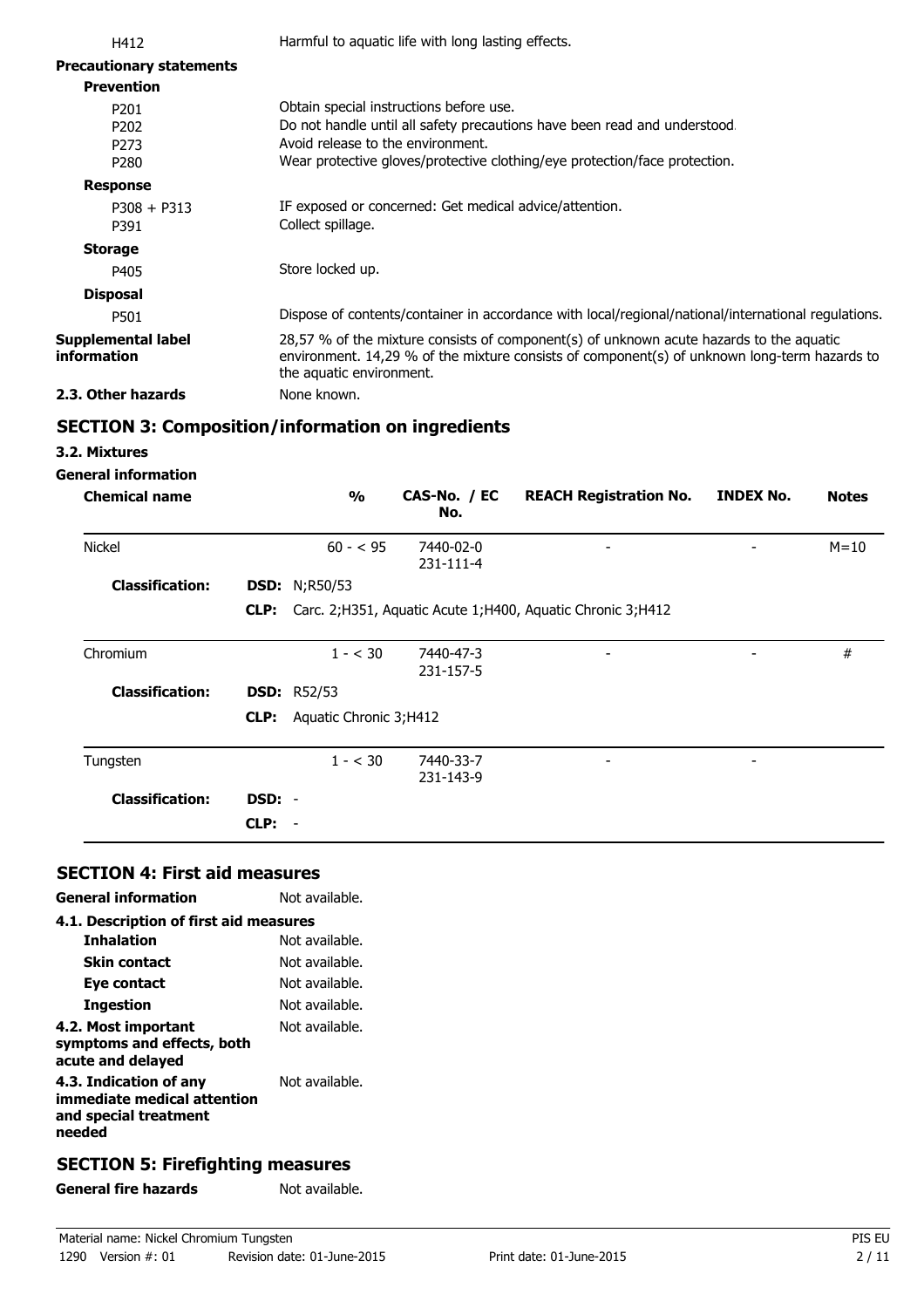| 5.1. Extinguishing media<br>Suitable extinguishing<br>media                                | DRY sand, sodium chloride powder, graphite powder or Met-L-X powder. |
|--------------------------------------------------------------------------------------------|----------------------------------------------------------------------|
| Unsuitable extinguishing<br>media                                                          | Not available.                                                       |
| 5.2. Special hazards arising<br>from the substance or<br>mixture                           | Not available.                                                       |
| 5.3. Advice for firefighters<br><b>Special protective</b><br>equipment for<br>firefighters | Not available.                                                       |

# **SECTION 6: Accidental release measures**

**6.1. Personal precautions, protective equipment and emergency procedures**

| For non-emergency<br>personnel                               | Not available. |
|--------------------------------------------------------------|----------------|
| For emergency<br>responders                                  | Not available. |
| 6.2. Environmental<br>precautions                            | Not available. |
| 6.3. Methods and material for<br>containment and cleaning up | Not available. |
| 6.4. Reference to other<br>sections                          | Not available. |

## **SECTION 7: Handling and storage**

| 7.1. Precautions for safe<br>handling                                   | Not available. |
|-------------------------------------------------------------------------|----------------|
| 7.2. Conditions for safe<br>storage, including any<br>incompatibilities | Not available. |
| 7.3. Specific end use(s)                                                | Not available. |

### **SECTION 8: Exposure controls/personal protection**

#### **8.1. Control parameters**

#### **Occupational exposure limits**

### **Austria. MAK List, OEL Ordinance (GwV), BGBl. II, no. 184/2001**

| u iui i inii 2007 v<br><b>Components</b>                                                                       | Type        | <b>Value</b>           | <b>Form</b>         |
|----------------------------------------------------------------------------------------------------------------|-------------|------------------------|---------------------|
| Chromium (CAS 7440-47-3)                                                                                       | <b>MAK</b>  | 2 mg/m $3$             |                     |
| Tungsten (CAS 7440-33-7)                                                                                       | <b>MAK</b>  | 5 $mq/m3$              | Inhalable fraction. |
|                                                                                                                | <b>STEL</b> | $10 \text{ mg/m}$      | Inhalable fraction. |
| Austria. TRK List, OEL Ordinance (GwV), BGBI. II, no. 184/2001                                                 |             |                        |                     |
| Components                                                                                                     | Type        | <b>Value</b>           | <b>Form</b>         |
| Nickel (CAS 7440-02-0)                                                                                         | STEL        | 2 mg/m $3$             | Inhalable dust.     |
|                                                                                                                | TWA         | $0,5 \text{ mg/m}$     | Inhalable dust.     |
| <b>Belgium. Exposure Limit Values.</b>                                                                         |             |                        |                     |
| <b>Components</b>                                                                                              | <b>Type</b> | <b>Value</b>           |                     |
| Chromium (CAS 7440-47-3)                                                                                       | <b>TWA</b>  | $0,5$ mg/m3            |                     |
| Nickel (CAS 7440-02-0)                                                                                         | TWA         | 1 mg/m $3$             |                     |
| Tungsten (CAS 7440-33-7)                                                                                       | <b>STEL</b> | $10$ mg/m $3$          |                     |
|                                                                                                                | <b>TWA</b>  | 5 mg/m $3$             |                     |
| Bulgaria. OELs. Regulation No 13 on protection of workers against risks of exposure to chemical agents at work |             |                        |                     |
| Components                                                                                                     | Type        | <b>Value</b>           |                     |
| Chromium (CAS 7440-47-3)                                                                                       | <b>TWA</b>  | 2 mg/m $3$             |                     |
| Nickel (CAS 7440-02-0)                                                                                         | <b>TWA</b>  | $0,05 \,\mathrm{mg/m}$ |                     |
| Tungsten (CAS 7440-33-7)                                                                                       | <b>STEL</b> | $10 \text{ mg/m}$      |                     |
|                                                                                                                | <b>TWA</b>  | 1 mg/m $3$             |                     |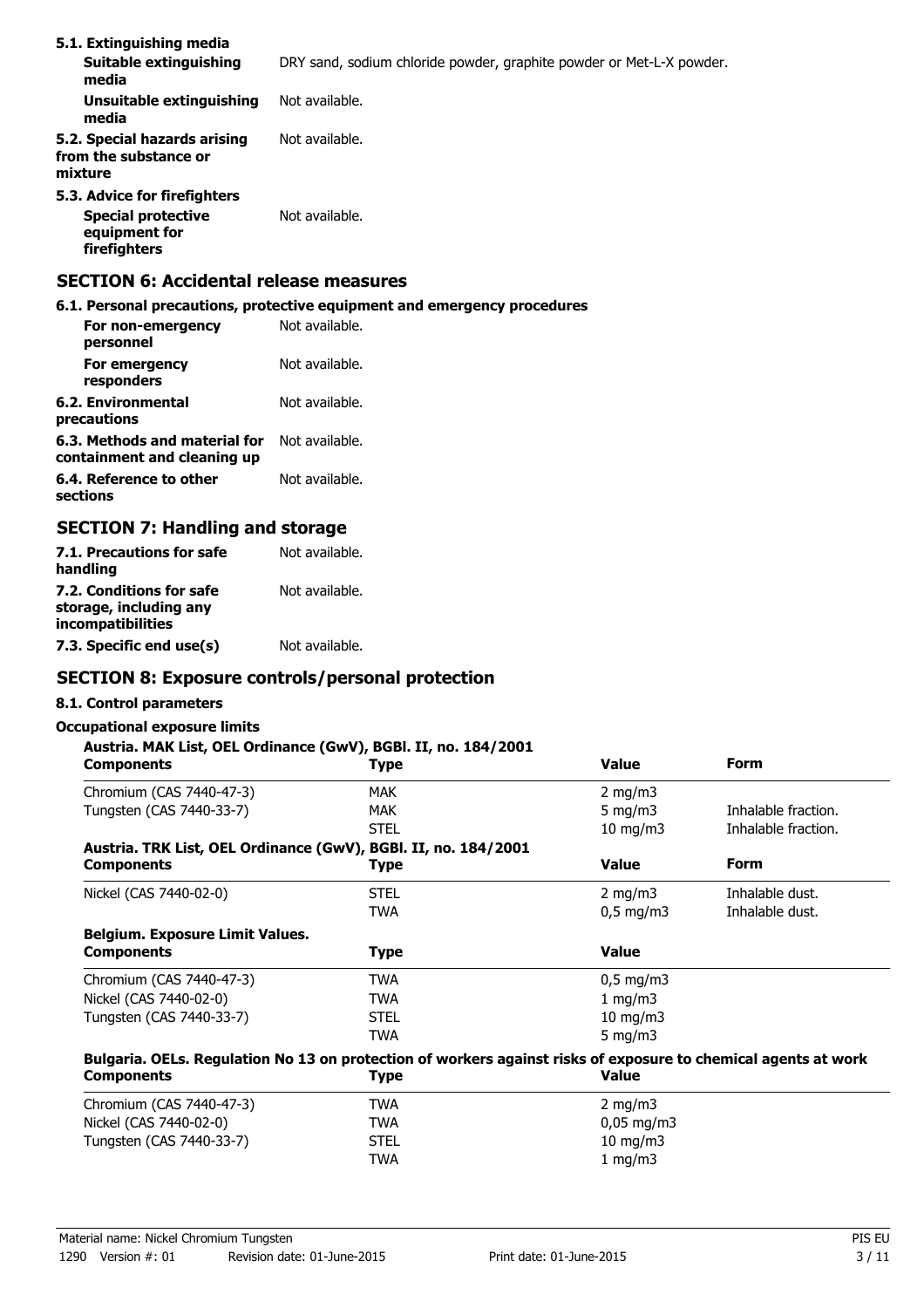## **Croatia. Dangerous Substance Exposure Limit Values in the Workplace (ELVs), Annexes 1 and 2, Narodne Novine, 13/09**

| <b>Components</b>        | Type        | <b>Value</b>       |  |
|--------------------------|-------------|--------------------|--|
| Chromium (CAS 7440-47-3) | MAC         | $2 \text{ mg/m}$   |  |
| Nickel (CAS 7440-02-0)   | MAC         | $0.5 \text{ mg/m}$ |  |
| Tungsten (CAS 7440-33-7) | MAC         | 5 mg/m $3$         |  |
|                          | <b>STEL</b> | $3$ mg/m $3$       |  |

### **Cyprus. OELs. Control of factory atmosphere and dangerous substances in factories regulation, PI 311/73, as amended.**

| <b>Components</b>                                                                                                          | <b>Type</b> | <b>Value</b>       |                     |
|----------------------------------------------------------------------------------------------------------------------------|-------------|--------------------|---------------------|
| Nickel (CAS 7440-02-0)                                                                                                     | <b>TWA</b>  | 1 mg/m3            |                     |
| <b>Czech Republic. OELs. Government Decree 361</b>                                                                         |             |                    |                     |
| <b>Components</b>                                                                                                          | <b>Type</b> | <b>Value</b>       | <b>Form</b>         |
| Chromium (CAS 7440-47-3)                                                                                                   | Ceiling     | $1,5$ mg/m $3$     |                     |
|                                                                                                                            | <b>TWA</b>  | $0,5$ mg/m3        | Dust.               |
|                                                                                                                            |             | $0,5$ mg/m3        |                     |
| Nickel (CAS 7440-02-0)                                                                                                     | Ceiling     | 1 mg/m3            |                     |
|                                                                                                                            | <b>TWA</b>  | $0,5$ mg/m3        |                     |
| <b>Denmark. Exposure Limit Values</b>                                                                                      |             |                    |                     |
| <b>Components</b>                                                                                                          | <b>Type</b> | <b>Value</b>       | <b>Form</b>         |
| Chromium (CAS 7440-47-3)                                                                                                   | <b>TLV</b>  | $0,5$ mg/m3        | Dust.               |
| Nickel (CAS 7440-02-0)                                                                                                     | <b>TLV</b>  | $0.05$ mg/m3       | Dust.               |
| Tungsten (CAS 7440-33-7)                                                                                                   | <b>TLV</b>  | $5$ mg/m $3$       | Dust.               |
| Estonia. OELs. Occupational Exposure Limits of Hazardous Substances. (Annex of Regulation No. 293 of 18<br>September 2001) |             |                    |                     |
| <b>Components</b>                                                                                                          | <b>Type</b> | <b>Value</b>       |                     |
| Chromium (CAS 7440-47-3)                                                                                                   | <b>TWA</b>  | 2 mg/m $3$         |                     |
| Nickel (CAS 7440-02-0)                                                                                                     | <b>TWA</b>  | $0,5$ mg/m3        |                     |
| Tungsten (CAS 7440-33-7)                                                                                                   | <b>TWA</b>  | $5$ mg/m $3$       |                     |
| <b>Finland. Workplace Exposure Limits</b>                                                                                  |             |                    |                     |
| <b>Components</b>                                                                                                          | <b>Type</b> | <b>Value</b>       | Form                |
| Chromium (CAS 7440-47-3)                                                                                                   | <b>TWA</b>  | $0,5 \text{ mg/m}$ |                     |
| Nickel (CAS 7440-02-0)                                                                                                     | <b>TWA</b>  | $0,01$ mg/m3       | Respirable.         |
| Tungsten (CAS 7440-33-7)                                                                                                   | <b>TWA</b>  | $5$ mg/m $3$       |                     |
| France. Threshold Limit Values (VLEP) for Occupational Exposure to Chemicals in France, INRS ED 984                        |             |                    |                     |
| <b>Components</b>                                                                                                          | <b>Type</b> | <b>Value</b>       |                     |
| Chromium (CAS 7440-47-3)                                                                                                   | <b>VME</b>  | $2$ mg/m $3$       |                     |
| Nickel (CAS 7440-02-0)                                                                                                     | <b>VME</b>  | 1 mg/m3            |                     |
| Germany. TRGS 900, Limit Values in the Ambient Air at the Workplace                                                        |             |                    |                     |
| <b>Components</b>                                                                                                          | <b>Type</b> | <b>Value</b>       | <b>Form</b>         |
| Chromium (CAS 7440-47-3)                                                                                                   | <b>AGW</b>  | $2$ mg/m $3$       | Inhalable fraction. |
| Greece. OELs (Decree No. 90/1999, as amended)                                                                              |             |                    |                     |
| <b>Components</b>                                                                                                          | <b>Type</b> | <b>Value</b>       |                     |
| Chromium (CAS 7440-47-3)                                                                                                   | <b>TWA</b>  | 1 mg/m3            |                     |
| Nickel (CAS 7440-02-0)                                                                                                     | <b>TWA</b>  | 1 mg/m3            |                     |
| Hungary. OELs. Joint Decree on Chemical Safety of Workplaces                                                               |             |                    |                     |
| <b>Components</b>                                                                                                          | <b>Type</b> | <b>Value</b>       |                     |
| Chromium (CAS 7440-47-3)                                                                                                   | <b>TWA</b>  | 2 mg/m $3$         |                     |
| Nickel (CAS 7440-02-0)                                                                                                     | Ceiling     | $0,1$ mg/m3        |                     |
| Iceland. OELs. Regulation 154/1999 on occupational exposure limits                                                         |             |                    |                     |
| <b>Components</b>                                                                                                          | <b>Type</b> | <b>Value</b>       | <b>Form</b>         |
| Chromium (CAS 7440-47-3)                                                                                                   | <b>TWA</b>  | $0,5$ mg/m3        | Dust.               |
| Nickel (CAS 7440-02-0)                                                                                                     | <b>TWA</b>  | $0,05$ mg/m3       | Dust.               |
| Tungsten (CAS 7440-33-7)                                                                                                   | <b>TWA</b>  | 5 mg/m $3$         | Dust.               |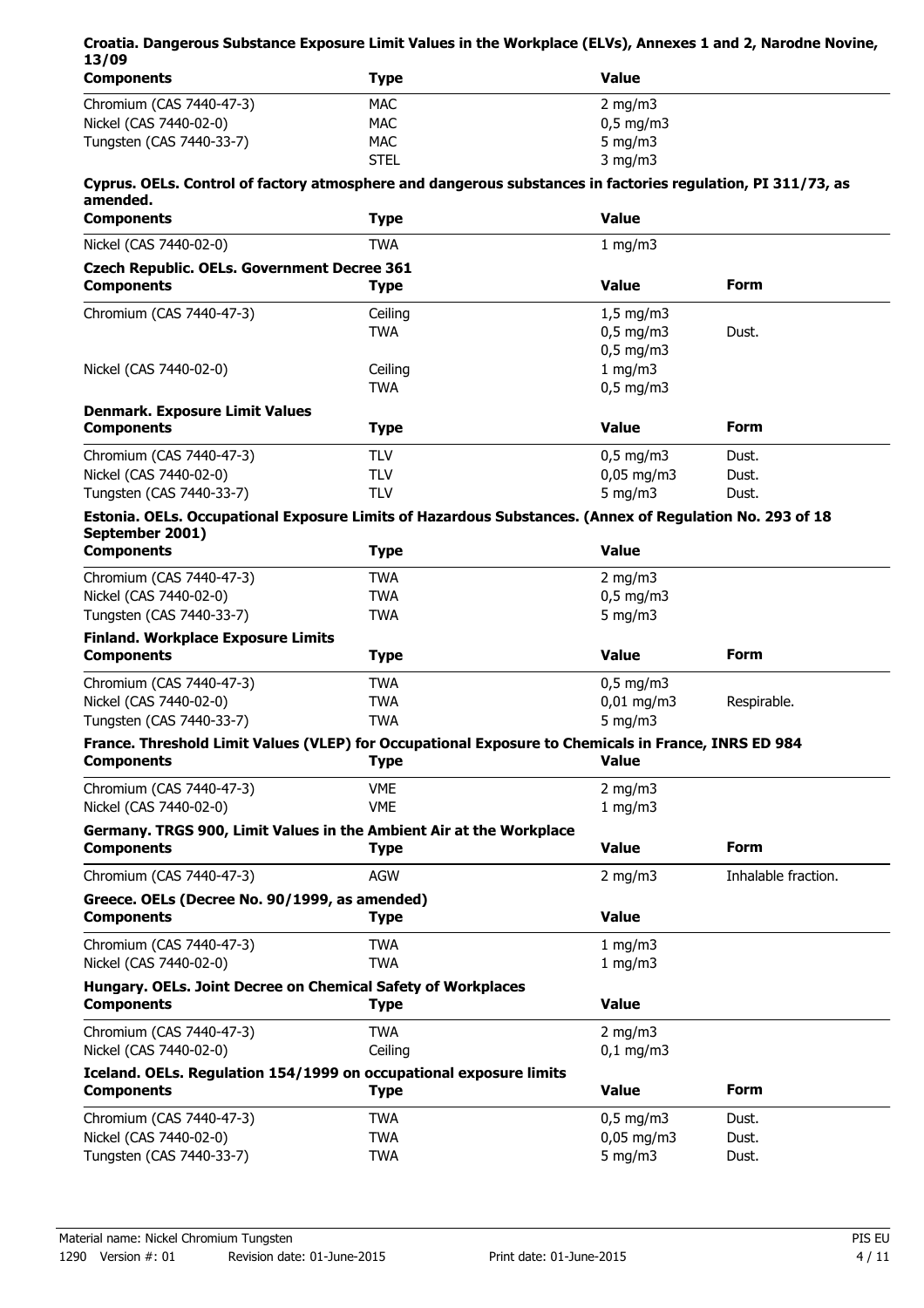# **Ireland. Occupational Exposure Limits**

| <b>Components</b>                                                                                                                       | <b>Type</b> | <b>Value</b>   |                     |
|-----------------------------------------------------------------------------------------------------------------------------------------|-------------|----------------|---------------------|
| Chromium (CAS 7440-47-3)                                                                                                                | <b>TWA</b>  | $2$ mg/m $3$   |                     |
| Nickel (CAS 7440-02-0)                                                                                                                  | <b>TWA</b>  | $0,5$ mg/m3    |                     |
| Tungsten (CAS 7440-33-7)                                                                                                                | <b>STEL</b> | 10 mg/m3       |                     |
|                                                                                                                                         | <b>TWA</b>  | 5 mg/m $3$     |                     |
| <b>Italy. Occupational Exposure Limits</b>                                                                                              |             |                |                     |
| <b>Components</b>                                                                                                                       | <b>Type</b> | <b>Value</b>   | Form                |
| Chromium (CAS 7440-47-3)                                                                                                                | <b>TWA</b>  | $0,5$ mg/m3    |                     |
| Nickel (CAS 7440-02-0)                                                                                                                  | <b>TWA</b>  | $1,5$ mg/m3    | Inhalable fraction. |
| Tungsten (CAS 7440-33-7)                                                                                                                | <b>STEL</b> | 10 mg/m3       |                     |
|                                                                                                                                         | <b>TWA</b>  | $5$ mg/m $3$   |                     |
| Latvia. OELs. Occupational exposure limit values of chemical substances in work environment                                             |             |                |                     |
| <b>Components</b>                                                                                                                       | <b>Type</b> | <b>Value</b>   |                     |
| Chromium (CAS 7440-47-3)                                                                                                                | <b>TWA</b>  | 2 mg/m $3$     |                     |
| Nickel (CAS 7440-02-0)                                                                                                                  | <b>TWA</b>  | $0,05$ mg/m3   |                     |
| Lithuania. OELs. Limit Values for Chemical Substances, General Requirements                                                             |             |                |                     |
| <b>Components</b>                                                                                                                       | <b>Type</b> | <b>Value</b>   |                     |
| Chromium (CAS 7440-47-3)                                                                                                                | <b>TWA</b>  | 2 mg/m $3$     |                     |
| Nickel (CAS 7440-02-0)                                                                                                                  | <b>TWA</b>  | $0,5$ mg/m3    |                     |
| Tungsten (CAS 7440-33-7)                                                                                                                | <b>TWA</b>  | 5 mg/m $3$     |                     |
| Luxembourg. Binding Occupational exposure limit values (Annex I), Memorial A                                                            |             |                |                     |
| <b>Components</b>                                                                                                                       | <b>Type</b> | <b>Value</b>   |                     |
| Chromium (CAS 7440-47-3)                                                                                                                | <b>TWA</b>  | 2 mg/m $3$     |                     |
| <b>Netherlands. OELs (binding)</b>                                                                                                      |             |                |                     |
| <b>Components</b>                                                                                                                       | <b>Type</b> | <b>Value</b>   |                     |
| Chromium (CAS 7440-47-3)                                                                                                                | <b>TWA</b>  | $0,5$ mg/m3    |                     |
| Norway. Administrative Norms for Contaminants in the Workplace<br><b>Components</b>                                                     | <b>Type</b> | <b>Value</b>   |                     |
|                                                                                                                                         |             |                |                     |
| Chromium (CAS 7440-47-3)                                                                                                                | <b>TLV</b>  | $0,5$ mg/m3    |                     |
| Nickel (CAS 7440-02-0)                                                                                                                  | <b>TLV</b>  | $0,05$ mg/m3   |                     |
| Tungsten (CAS 7440-33-7)                                                                                                                | <b>TLV</b>  | $5$ mg/m $3$   |                     |
| Poland. MACs. Minister of Labour and Social Policy Regarding Maximum Allowable Concentrations and Intensities<br>in Working Environment |             |                |                     |
| <b>Components</b>                                                                                                                       | <b>Type</b> | <b>Value</b>   | <b>Form</b>         |
| Chromium (CAS 7440-47-3)                                                                                                                | <b>TWA</b>  | $0,5$ mg/m3    |                     |
| Nickel (CAS 7440-02-0)                                                                                                                  | <b>TWA</b>  | 0,25 mg/m3     |                     |
| Tungsten (CAS 7440-33-7)                                                                                                                | <b>TWA</b>  | 5 mg/m $3$     | Inhalable fraction. |
|                                                                                                                                         |             |                |                     |
| Portugal. OELs. Decree-Law n. 290/2001 (Journal of the Republic - 1 Series A, n.266)<br><b>Components</b>                               | <b>Type</b> | <b>Value</b>   |                     |
| Chromium (CAS 7440-47-3)                                                                                                                | <b>TWA</b>  | 2 mg/m $3$     |                     |
| Portugal. VLEs. Norm on occupational exposure to chemical agents (NP 1796)                                                              |             |                |                     |
| <b>Components</b>                                                                                                                       | <b>Type</b> | <b>Value</b>   | <b>Form</b>         |
| Chromium (CAS 7440-47-3)                                                                                                                | <b>TWA</b>  | $0,5$ mg/m3    |                     |
| Nickel (CAS 7440-02-0)                                                                                                                  | <b>TWA</b>  | $1,5$ mg/m $3$ | Inhalable fraction. |
| Tungsten (CAS 7440-33-7)                                                                                                                | <b>STEL</b> | $10$ mg/m $3$  |                     |
|                                                                                                                                         | <b>TWA</b>  | 5 mg/m $3$     |                     |
| Romania. OELs. Protection of workers from exposure to chemical agents at the workplace<br><b>Components</b>                             | <b>Type</b> | <b>Value</b>   |                     |
| Chromium (CAS 7440-47-3)                                                                                                                | <b>TWA</b>  | $0,05$ mg/m3   |                     |
| Nickel (CAS 7440-02-0)                                                                                                                  | <b>STEL</b> | $0,5$ mg/m3    |                     |
|                                                                                                                                         | <b>TWA</b>  | $0,1$ mg/m3    |                     |
| Tungsten (CAS 7440-33-7)                                                                                                                | <b>STEL</b> | $6$ mg/m $3$   |                     |
|                                                                                                                                         | <b>TWA</b>  | $2$ mg/m $3$   |                     |
|                                                                                                                                         |             |                |                     |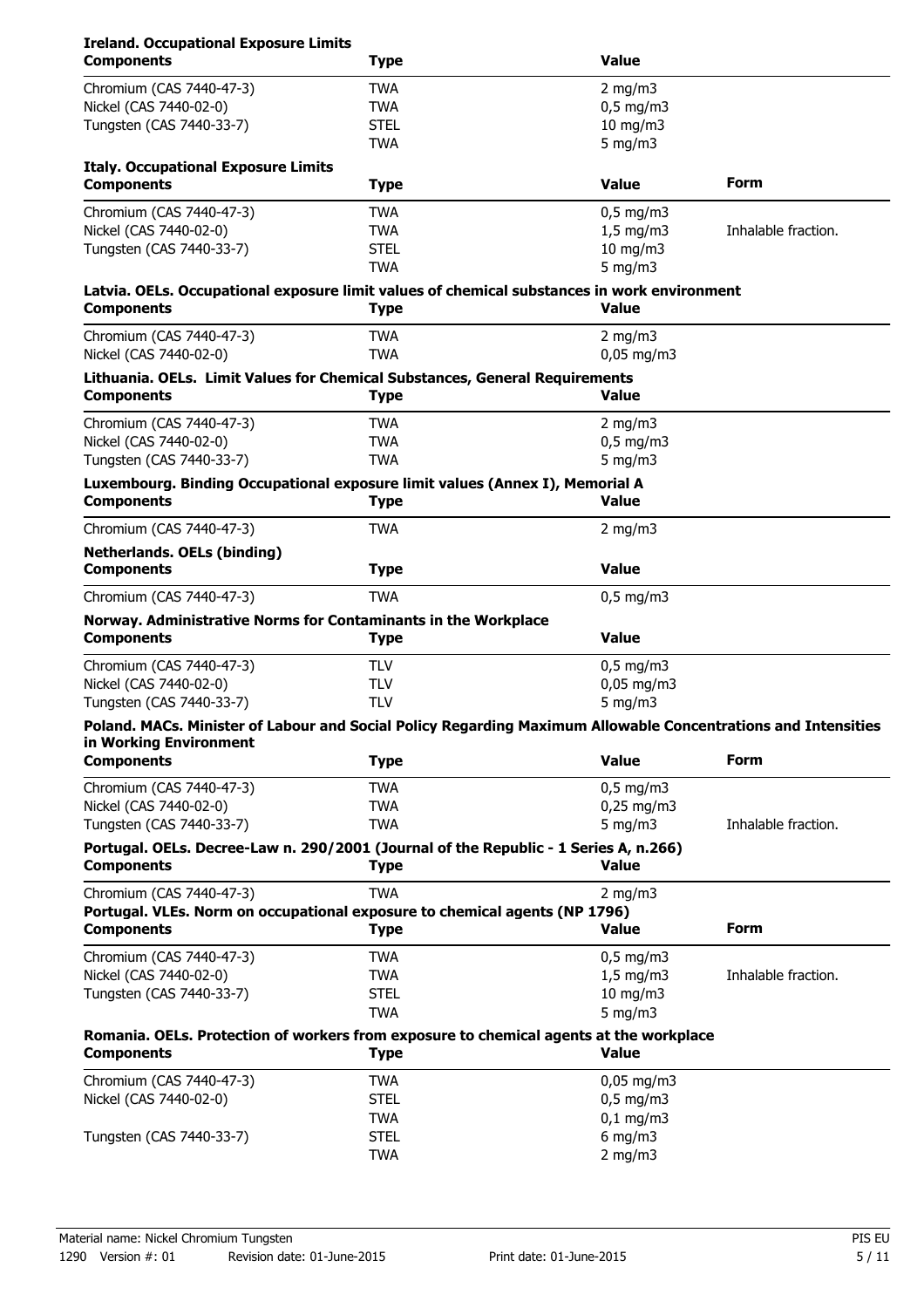| Tungsten (CAS 7440-33-7)                                                                                                                                                                                                                                                                                                                                                                                                                     |                 | <b>TWA</b>         |                        | 5 mg/m $3$           |                     |
|----------------------------------------------------------------------------------------------------------------------------------------------------------------------------------------------------------------------------------------------------------------------------------------------------------------------------------------------------------------------------------------------------------------------------------------------|-----------------|--------------------|------------------------|----------------------|---------------------|
| Slovenia. OELs. Regulations concerning protection of workers against risks due to exposure to chemicals while<br>working (Official Gazette of the Republic of Slovenia)                                                                                                                                                                                                                                                                      |                 |                    |                        |                      |                     |
| <b>Components</b>                                                                                                                                                                                                                                                                                                                                                                                                                            |                 | <b>Type</b>        | <b>Value</b>           |                      | <b>Form</b>         |
| Chromium (CAS 7440-47-3)                                                                                                                                                                                                                                                                                                                                                                                                                     |                 | <b>TWA</b>         |                        | 2 mg/m $3$           |                     |
| Nickel (CAS 7440-02-0)                                                                                                                                                                                                                                                                                                                                                                                                                       |                 | <b>TWA</b>         |                        | $0,5$ mg/m3          | Inhalable fraction. |
| Tungsten (CAS 7440-33-7)                                                                                                                                                                                                                                                                                                                                                                                                                     |                 | <b>TWA</b>         |                        | $5$ mg/m $3$         | Inhalable fraction. |
| <b>Spain. Occupational Exposure Limits</b><br><b>Components</b>                                                                                                                                                                                                                                                                                                                                                                              |                 | <b>Type</b>        | <b>Value</b>           |                      |                     |
|                                                                                                                                                                                                                                                                                                                                                                                                                                              |                 |                    |                        |                      |                     |
| Chromium (CAS 7440-47-3)                                                                                                                                                                                                                                                                                                                                                                                                                     |                 | <b>TWA</b>         |                        | 2 mg/m $3$           |                     |
| Nickel (CAS 7440-02-0)                                                                                                                                                                                                                                                                                                                                                                                                                       |                 | <b>TWA</b>         |                        | 1 mg/m3              |                     |
| Tungsten (CAS 7440-33-7)                                                                                                                                                                                                                                                                                                                                                                                                                     |                 | <b>STEL</b>        |                        | $10$ mg/m $3$        |                     |
|                                                                                                                                                                                                                                                                                                                                                                                                                                              |                 | <b>TWA</b>         |                        | 5 mg/m $3$           |                     |
| <b>Sweden. Occupational Exposure Limit Values</b>                                                                                                                                                                                                                                                                                                                                                                                            |                 |                    |                        |                      |                     |
| <b>Components</b>                                                                                                                                                                                                                                                                                                                                                                                                                            |                 | <b>Type</b>        | <b>Value</b>           |                      | <b>Form</b>         |
| Chromium (CAS 7440-47-3)                                                                                                                                                                                                                                                                                                                                                                                                                     |                 | <b>TWA</b>         |                        | $0,5$ mg/m3          | Total dust.         |
| Nickel (CAS 7440-02-0)                                                                                                                                                                                                                                                                                                                                                                                                                       |                 | <b>TWA</b>         |                        | $0.5$ mg/m $3$       | Total dust.         |
| Tungsten (CAS 7440-33-7)                                                                                                                                                                                                                                                                                                                                                                                                                     |                 | <b>TWA</b>         |                        | $5$ mg/m $3$         | Total dust.         |
| Switzerland. SUVA Grenzwerte am Arbeitsplatz                                                                                                                                                                                                                                                                                                                                                                                                 |                 |                    |                        |                      |                     |
| <b>Components</b>                                                                                                                                                                                                                                                                                                                                                                                                                            |                 | <b>Type</b>        | <b>Value</b>           |                      | <b>Form</b>         |
| Chromium (CAS 7440-47-3)                                                                                                                                                                                                                                                                                                                                                                                                                     |                 | <b>TWA</b>         |                        | $0,5$ mg/m3          | Inhalable dust.     |
| Nickel (CAS 7440-02-0)                                                                                                                                                                                                                                                                                                                                                                                                                       |                 | <b>TWA</b>         |                        | $0,5$ mg/m3          | Inhalable dust.     |
| UK. EH40 Workplace Exposure Limits (WELs)                                                                                                                                                                                                                                                                                                                                                                                                    |                 |                    |                        |                      |                     |
| <b>Components</b>                                                                                                                                                                                                                                                                                                                                                                                                                            |                 | <b>Type</b>        | <b>Value</b>           |                      |                     |
| Chromium (CAS 7440-47-3)                                                                                                                                                                                                                                                                                                                                                                                                                     |                 | <b>TWA</b>         |                        | $0,5$ mg/m3          |                     |
| Nickel (CAS 7440-02-0)                                                                                                                                                                                                                                                                                                                                                                                                                       |                 | <b>TWA</b>         |                        | $0,5$ mg/m3          |                     |
| Tungsten (CAS 7440-33-7)                                                                                                                                                                                                                                                                                                                                                                                                                     |                 | <b>STEL</b>        |                        | 10 mg/m3             |                     |
|                                                                                                                                                                                                                                                                                                                                                                                                                                              |                 |                    |                        |                      |                     |
|                                                                                                                                                                                                                                                                                                                                                                                                                                              |                 | <b>TWA</b>         |                        | 5 mg/m $3$           |                     |
|                                                                                                                                                                                                                                                                                                                                                                                                                                              |                 | <b>Type</b>        | <b>Value</b>           |                      |                     |
|                                                                                                                                                                                                                                                                                                                                                                                                                                              |                 |                    |                        |                      |                     |
|                                                                                                                                                                                                                                                                                                                                                                                                                                              |                 | <b>TWA</b>         |                        | 2 mg/m $3$           |                     |
|                                                                                                                                                                                                                                                                                                                                                                                                                                              |                 |                    |                        |                      |                     |
|                                                                                                                                                                                                                                                                                                                                                                                                                                              |                 |                    |                        |                      |                     |
|                                                                                                                                                                                                                                                                                                                                                                                                                                              | <b>Value</b>    | <b>Determinant</b> | <b>Specimen</b>        | <b>Sampling time</b> |                     |
|                                                                                                                                                                                                                                                                                                                                                                                                                                              |                 |                    |                        | $\ast$               |                     |
|                                                                                                                                                                                                                                                                                                                                                                                                                                              |                 | Total chromium     | Creatinine in          |                      |                     |
|                                                                                                                                                                                                                                                                                                                                                                                                                                              |                 | Total chromium     | urine<br>Creatinine in | $\ast$               |                     |
|                                                                                                                                                                                                                                                                                                                                                                                                                                              | $0,03$ mg/g     |                    | urine                  |                      |                     |
|                                                                                                                                                                                                                                                                                                                                                                                                                                              | 0,077 µmol/mmol | Nickel             | Creatinine in          | $\ast$               |                     |
| EU. Indicative Exposure Limit Values in Directives 91/322/EEC, 2000/39/EC, 2006/15/EC, 2009/161/EU<br><b>Components</b><br>Chromium (CAS 7440-47-3)<br><b>Biological limit values</b><br>Czech Republic. Limit Values for Indictators of Biological Exposure Tests in Urine and Blood, Annex 2, Tables 1 and<br>2, Government Decree 432/2003 Sb.<br><b>Components</b><br>Chromium (CAS 7440-47-3) 0,065 µmol/mmol<br>Nickel (CAS 7440-02-0) | $0,04$ mg/g     | <b>Nickel</b>      | urine<br>Creatinine in | $\ast$               |                     |
|                                                                                                                                                                                                                                                                                                                                                                                                                                              |                 |                    | urine                  |                      |                     |
|                                                                                                                                                                                                                                                                                                                                                                                                                                              |                 |                    |                        |                      |                     |
|                                                                                                                                                                                                                                                                                                                                                                                                                                              | <b>Value</b>    | <b>Determinant</b> | <b>Specimen</b>        | <b>Sampling time</b> |                     |
|                                                                                                                                                                                                                                                                                                                                                                                                                                              | $0,1$ umol/l    | <b>Nickel</b>      | Urine                  | $\ast$               |                     |
|                                                                                                                                                                                                                                                                                                                                                                                                                                              |                 |                    |                        |                      |                     |
|                                                                                                                                                                                                                                                                                                                                                                                                                                              |                 |                    |                        |                      |                     |
| * - For sampling details, please see the source document.<br>Finland. HTP-arvot, App 2., Biological Limit Values, (BRA/BGV), Social Affairs and Ministry of Health<br><b>Components</b><br>Nickel (CAS 7440-02-0)<br>* - For sampling details, please see the source document.<br>Hungary. Chemical Safety at Workplace Ordinance Joint Decree No. 25/2000 (Annex 2): Permissible limit values<br>of biological exposure (effect) indices    |                 |                    |                        |                      |                     |
|                                                                                                                                                                                                                                                                                                                                                                                                                                              | <b>Value</b>    | <b>Determinant</b> | <b>Specimen</b>        | <b>Sampling time</b> |                     |
| <b>Components</b><br>Chromium (CAS 7440-47-3) 0,02 mg/g                                                                                                                                                                                                                                                                                                                                                                                      |                 | chromium           | Creatinine in          | $\ast$               |                     |
|                                                                                                                                                                                                                                                                                                                                                                                                                                              | 0,043 µmol/mmol | chromium           | urine<br>Creatinine in | $\ast$               |                     |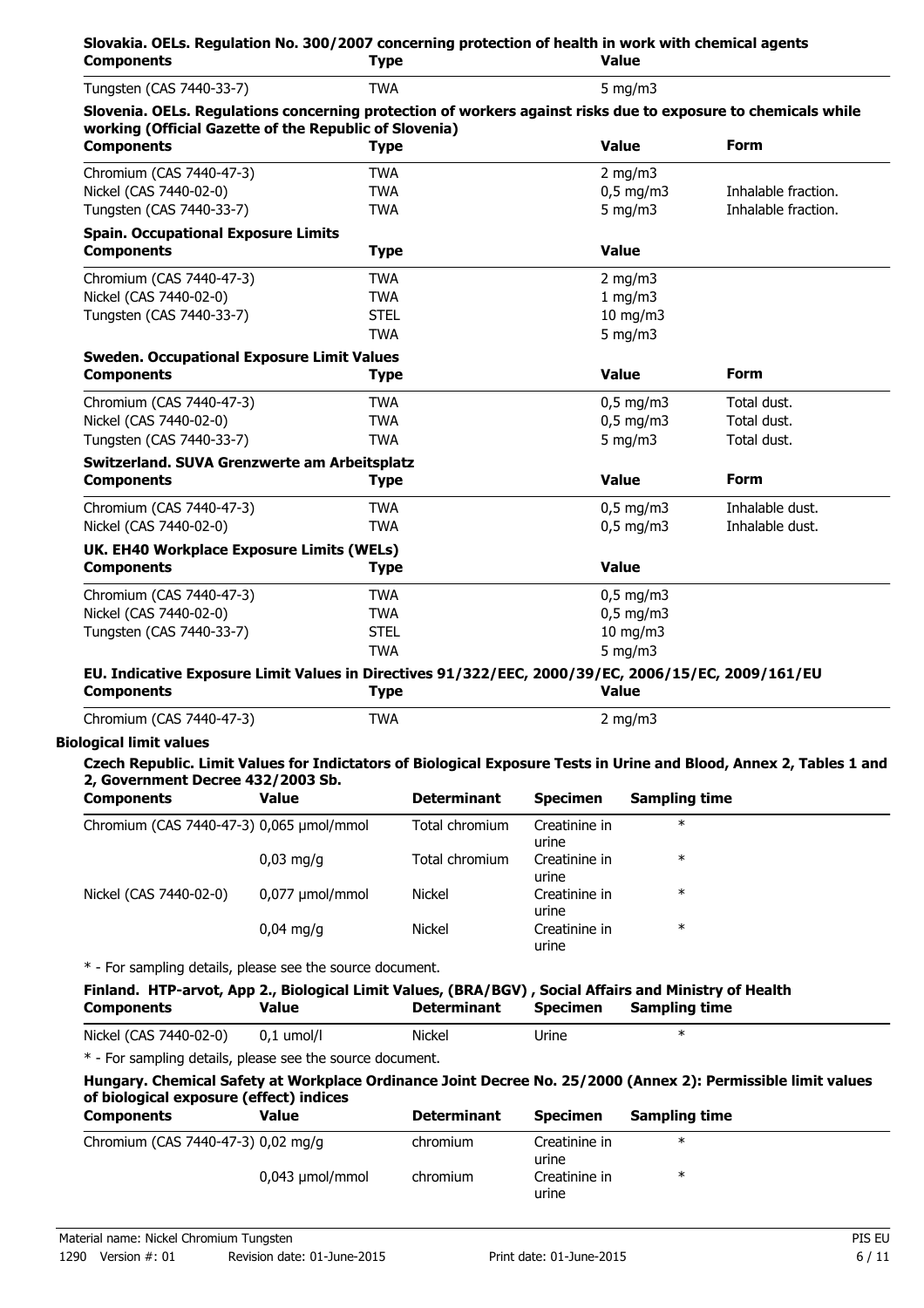| <b>Components</b>                                                                                                     | <b>Value</b>                     | <b>Determinant</b> | <b>Specimen</b>        | <b>Sampling time</b> |
|-----------------------------------------------------------------------------------------------------------------------|----------------------------------|--------------------|------------------------|----------------------|
| Nickel (CAS 7440-02-0)                                                                                                | $0,02$ mg/g                      | <b>Nickel</b>      | Creatinine in<br>urine | $\ast$               |
|                                                                                                                       | 0,038 µmol/mmol                  | <b>Nickel</b>      | Creatinine in<br>urine | $\ast$               |
| * - For sampling details, please see the source document.                                                             |                                  |                    |                        |                      |
| Spain. Biological Limit Values (VLBs), Occupational Exposure Limits for Chemical Agents, Table 4<br><b>Components</b> | Value                            | <b>Determinant</b> | <b>Specimen</b>        | <b>Sampling time</b> |
| Chromium (CAS 7440-47-3) 25 µg/l                                                                                      |                                  | Cromo total        | Urine                  | $\ast$               |
|                                                                                                                       | $10 \mu g/l$                     | Cromo total        | Urine                  | $\ast$               |
| * - For sampling details, please see the source document.                                                             |                                  |                    |                        |                      |
| Switzerland. BAT-Werte (Biological Limit Values in the Workplace as per SUVA)<br><b>Components</b>                    | <b>Value</b>                     | <b>Determinant</b> | <b>Specimen</b>        | <b>Sampling time</b> |
| Nickel (CAS 7440-02-0)                                                                                                | $45 \mu g/l$                     | <b>Nickel</b>      | Urine                  | $\ast$               |
| * - For sampling details, please see the source document.                                                             |                                  |                    |                        |                      |
| UK. EH40 Biological Monitoring Guidance Values (BMGVs)<br><b>Components</b>                                           | <b>Value</b>                     | <b>Determinant</b> | <b>Specimen</b>        | <b>Sampling time</b> |
| Chromium (CAS 7440-47-3) 10 umol/mol                                                                                  |                                  | Chromium           | Creatinine in<br>urine | $\ast$               |
| * - For sampling details, please see the source document.                                                             |                                  |                    |                        |                      |
| <b>Recommended monitoring</b><br>procedures                                                                           | Not available.                   |                    |                        |                      |
| <b>Derived no-effect level</b><br>(DNEL)                                                                              | Not available.                   |                    |                        |                      |
| <b>Predicted no effect</b><br>concentrations (PNECs)                                                                  | Not available.                   |                    |                        |                      |
| 8.2. Exposure controls                                                                                                |                                  |                    |                        |                      |
| <b>Appropriate engineering</b><br>controls                                                                            | Not available.                   |                    |                        |                      |
| Individual protection measures, such as personal protective equipment                                                 |                                  |                    |                        |                      |
| <b>General information</b>                                                                                            | Not available.                   |                    |                        |                      |
| <b>Eye/face protection</b>                                                                                            | Not available.                   |                    |                        |                      |
| <b>Skin protection</b>                                                                                                |                                  |                    |                        |                      |
| - Hand protection<br>- Other                                                                                          | Not available.<br>Not available. |                    |                        |                      |
| <b>Respiratory protection</b>                                                                                         | Not available.                   |                    |                        |                      |
| <b>Thermal hazards</b>                                                                                                | Not available.                   |                    |                        |                      |
| <b>Hygiene measures</b>                                                                                               | Not available.                   |                    |                        |                      |
| <b>Environmental exposure</b>                                                                                         | Not available.                   |                    |                        |                      |
| controls                                                                                                              |                                  |                    |                        |                      |
| <b>SECTION 9: Physical and chemical properties</b>                                                                    |                                  |                    |                        |                      |
| 9.1. Information on basic physical and chemical properties                                                            |                                  |                    |                        |                      |
| <b>Appearance</b>                                                                                                     |                                  |                    |                        |                      |
| <b>Physical state</b>                                                                                                 | Solid.                           |                    |                        |                      |
| <b>Form</b>                                                                                                           | Not available.                   |                    |                        |                      |
| Colour                                                                                                                | Not available.                   |                    |                        |                      |

| <b>Colour</b>                              | Not available.                |
|--------------------------------------------|-------------------------------|
| Odour                                      | Not applicable.               |
| Odour threshold                            | Not available.                |
| рH                                         | Not available.                |
| Melting point/freezing point               | 1455 °C (2651 °F) estimated   |
| Initial boiling point and<br>boiling range | 2642 °C (4787,6 °F) estimated |
| Flash point                                | Not available.                |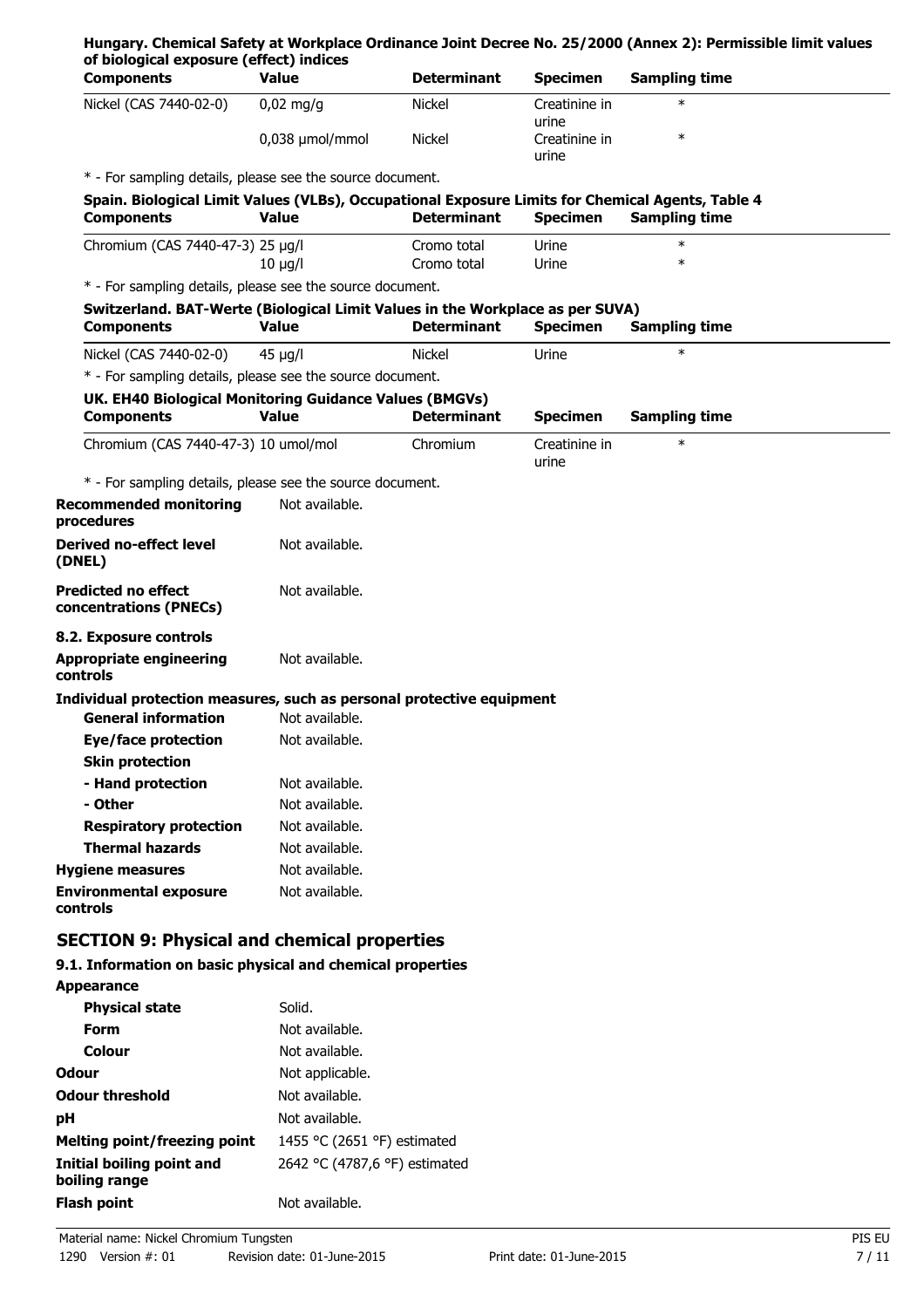| <b>Evaporation rate</b>                           | Not available.        |  |
|---------------------------------------------------|-----------------------|--|
| Flammability (solid, gas)                         | Not applicable.       |  |
| Upper/lower flammability or explosive limits      |                       |  |
| Flammability limit - lower Not available.<br>(%)  |                       |  |
| <b>Flammability limit -</b><br>upper $(%)$        | Not available.        |  |
| Vapour pressure                                   | 0,00001 hPa estimated |  |
| <b>Vapour density</b>                             | Not available.        |  |
| <b>Relative density</b>                           | Not available.        |  |
| Solubility(ies)                                   |                       |  |
| Solubility (water)                                | Not available.        |  |
| Solubility (other)                                | Not available.        |  |
| <b>Partition coefficient</b><br>(n-octanol/water) | Not available.        |  |
| <b>Auto-ignition temperature</b>                  | Not available.        |  |
| <b>Decomposition temperature</b>                  | Not available.        |  |
| <b>Viscosity</b>                                  | Not available.        |  |
| <b>Explosive properties</b>                       | Not available.        |  |
| <b>Oxidizing properties</b>                       | Not available.        |  |
| 9.2. Other information                            |                       |  |
| Density                                           | 10,05 g/cm3 estimated |  |
| <b>Specific gravity</b>                           | 10,05 estimated       |  |

# **SECTION 10: Stability and reactivity**

| 10.1. Reactivity                            | Not available. |
|---------------------------------------------|----------------|
| 10.2. Chemical stability                    | Not available. |
| 10.3. Possibility of hazardous<br>reactions | Not available. |
| 10.4. Conditions to avoid                   | Not available. |
| 10.5. Incompatible materials                | Not available. |
| 10.6. Hazardous<br>decomposition products   | Not available. |

# **SECTION 11: Toxicological information**

| <b>General information</b>                 | Not available.                                                |
|--------------------------------------------|---------------------------------------------------------------|
| Information on likely routes of exposure   |                                                               |
| <b>Inhalation</b>                          | Not available.                                                |
| <b>Skin contact</b>                        | Not available.                                                |
| Eye contact                                | Not available.                                                |
| Ingestion                                  | Not available.                                                |
| <b>Symptoms</b>                            | Not available.                                                |
| 11.1. Information on toxicological effects |                                                               |
| <b>Acute toxicity</b>                      | No data available.                                            |
| <b>Skin corrosion/irritation</b>           | Not available.                                                |
| Serious eye damage/eye<br>irritation       | Not available.                                                |
| <b>Respiratory sensitisation</b>           | Not available.                                                |
| <b>Skin sensitisation</b>                  | Not available.                                                |
| <b>Germ cell mutagenicity</b>              | Not available.                                                |
| Carcinogenicity                            |                                                               |
|                                            | <b>IARC Monographs. Overall Evaluation of Carcinogenicity</b> |
| Chromium (CAS 7440-47-3)                   | 3 N                                                           |

**Reproductive toxicity** Not available.

Chromium (CAS 7440-47-3) 3 Not classifiable as to carcinogenicity to humans.<br>Nickel (CAS 7440-02-0) 3 2B Possibly carcinogenic to humans. 2B Possibly carcinogenic to humans.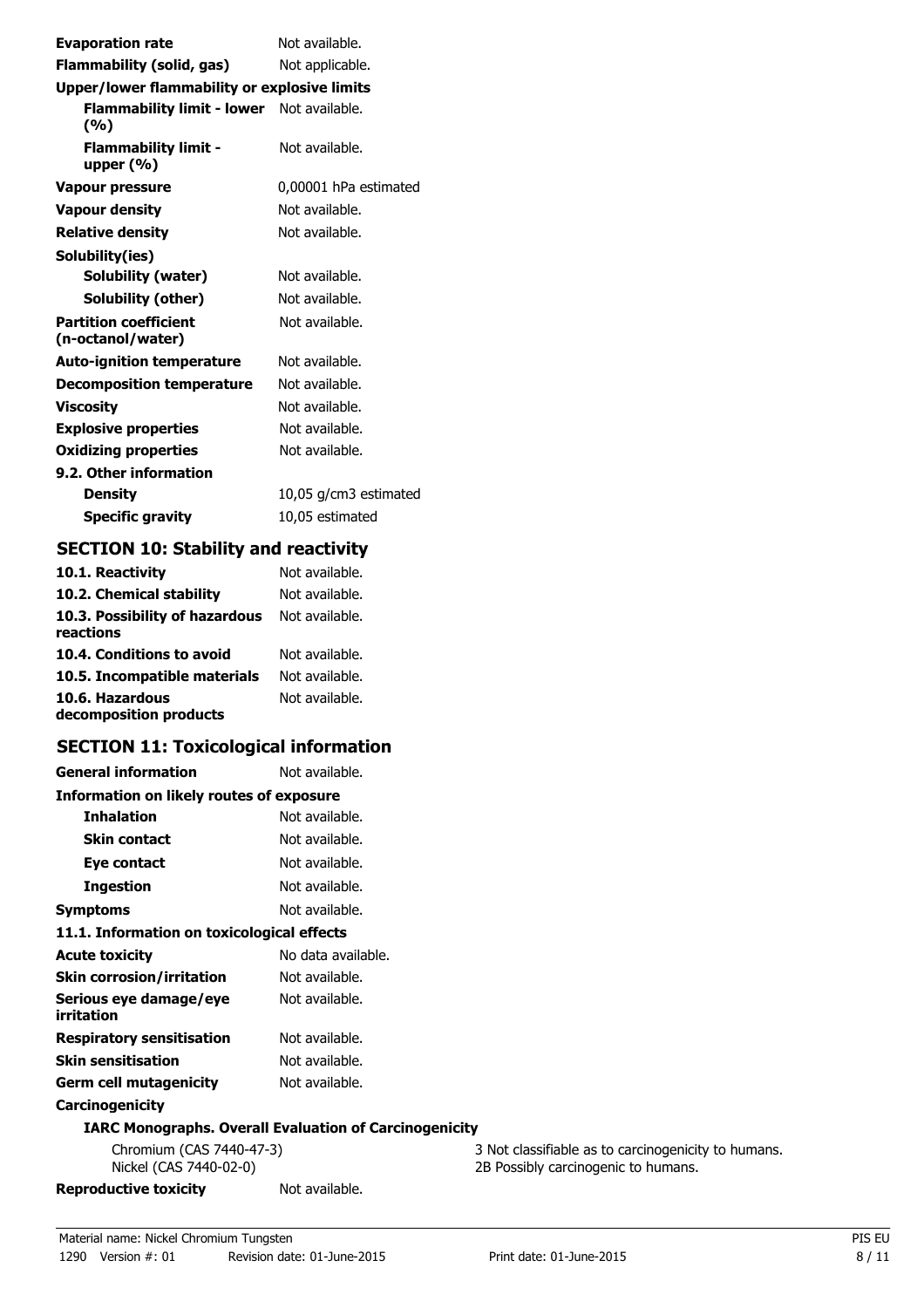| Specific target organ toxicity<br>- single exposure   | Not available. |
|-------------------------------------------------------|----------------|
| Specific target organ toxicity<br>- repeated exposure | Not available. |
| <b>Aspiration hazard</b>                              | Not available. |
| Mixture versus substance<br>information               | Not available. |
| <b>Other information</b>                              | Not available. |

# **SECTION 12: Ecological information**

# **12.1. Toxicity**

| Components                                                |                | <b>Species</b>                                            | <b>Test results</b> |
|-----------------------------------------------------------|----------------|-----------------------------------------------------------|---------------------|
| Chromium (CAS 7440-47-3)                                  |                |                                                           |                     |
| <b>Aquatic</b>                                            |                |                                                           |                     |
| <b>Fish</b>                                               | LC50           | Carp (Cyprinus carpio)                                    | 14,3 mg/l, 96 hours |
| Nickel (CAS 7440-02-0)                                    |                |                                                           |                     |
| <b>Aquatic</b>                                            |                |                                                           |                     |
| Crustacea                                                 | EC50           | Water flea (Daphnia magna)                                | 1 mg/l, 48 hours    |
| Fish                                                      | LC50           | Fathead minnow (Pimephales promelas) 2,923 mg/l, 96 hours |                     |
| 12.2. Persistence and<br>degradability                    | Not available. |                                                           |                     |
| 12.3. Bioaccumulative<br>potential                        | Not available. |                                                           |                     |
| <b>Partition coefficient</b><br>n-octanol/water (log Kow) | Not available. |                                                           |                     |
| <b>Bioconcentration factor (BCF)</b>                      | Not available. |                                                           |                     |
| 12.4. Mobility in soil                                    | Not available. |                                                           |                     |
| 12.5. Results of PBT<br>and vPvB<br>assessment            |                | Not a PBT or vPvB substance or mixture.                   |                     |
| 12.6. Other adverse effects                               | Not available. |                                                           |                     |
| CECTION 12. Disposal considerations                       |                |                                                           |                     |

## **SECTION 13: Disposal considerations**

# **13.1. Waste treatment methods**

| Residual waste         | Not available. |
|------------------------|----------------|
| Contaminated packaging | Not available. |
| EU waste code          | Not available. |

# **SECTION 14: Transport information**

#### **ADR**

| 14.1. UN number                       | UN3077                                             |
|---------------------------------------|----------------------------------------------------|
| 14.2. UN proper shipping<br>name      | Environmentally hazardous substance, solid, n.o.s. |
| 14.3. Transport hazard class(es)      |                                                    |
| <b>Class</b>                          | 9                                                  |
| <b>Subsidiary risk</b>                |                                                    |
| Label(s)                              | 9                                                  |
| Hazard No. (ADR)                      | 90                                                 |
| <b>Tunnel restriction</b><br>code     | F                                                  |
| 14.4. Packing group                   | Ш                                                  |
| 14.5. Environmental<br>hazards        | No.                                                |
| 14.6. Special precautions<br>for user | Not available.                                     |
| <b>RID</b>                            |                                                    |
| 14.1. UN number                       | UN3077                                             |
| 14.2. UN proper shipping<br>name      | Environmentally hazardous substance, solid, n.o.s. |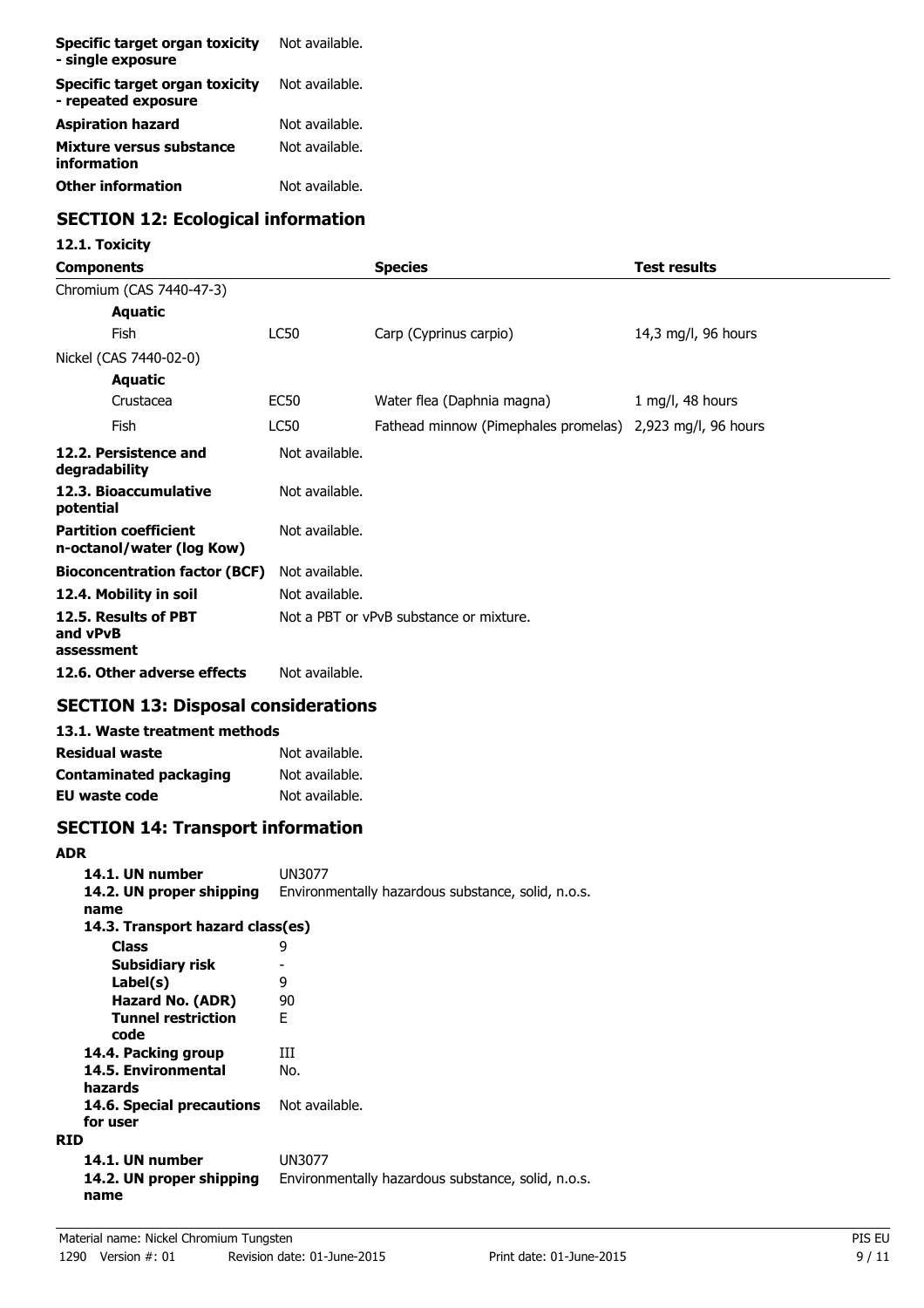**Class** 9 **14.3. Transport hazard class(es) Subsidiary risk** - Label(s) **14.4. Packing group III 14.5. Environmental** No. **hazards** 14.6. Special precautions Not available. **for user ADN 14.1. UN number** UN3077 **14.2. UN proper shipping** Environmentally Hazardous Solid, N.o.s. **name Class** 9 **14.3. Transport hazard class(es) Subsidiary risk** -<br>**Label(s)** 9 Label(s) 14.4. Packing group **III 14.5. Environmental** No. **hazards** 14.6. Special precautions Not available. **for user**

#### **IATA**

Not regulated as dangerous goods.

#### **IMDG**

Not regulated as dangerous goods.

#### **ADN; ADR; RID**



### **SECTION 15: Regulatory information**

**15.1. Safety, health and environmental regulations/legislation specific for the substance or mixture EU regulations**

**Regulation (EC) No. 1005/2009 on substances that deplete the ozone layer, Annex I, as amended** Not listed.

**Regulation (EC) No. 1005/2009 on substances that deplete the ozone layer, Annex II, as amended** Not listed.

**Regulation (EC) No. 850/2004 on persistent organic pollutants, Annex I** Not listed.

**Regulation (EC) No. 689/2008 concerning the export and import of dangerous chemicals, Annex I, part 1** Not listed.

**Regulation (EC) No. 689/2008 concerning the export and import of dangerous chemicals, Annex I, part 2** Not listed.

**Regulation (EC) No. 689/2008 concerning the export and import of dangerous chemicals, Annex I, part 3** Not listed.

**Regulation (EC) No. 689/2008 concerning the export and import of dangerous chemicals, Annex V** Not listed.

**Regulation (EC) No. 166/2006 Annex II Pollutant Release and Transfer Registry, as amended** Nickel (CAS 7440-02-0)

**Regulation (EC) No. 1907/2006, REACH Article 59(10) Candidate List as currently published by ECHA** Not listed.

**Authorisations**